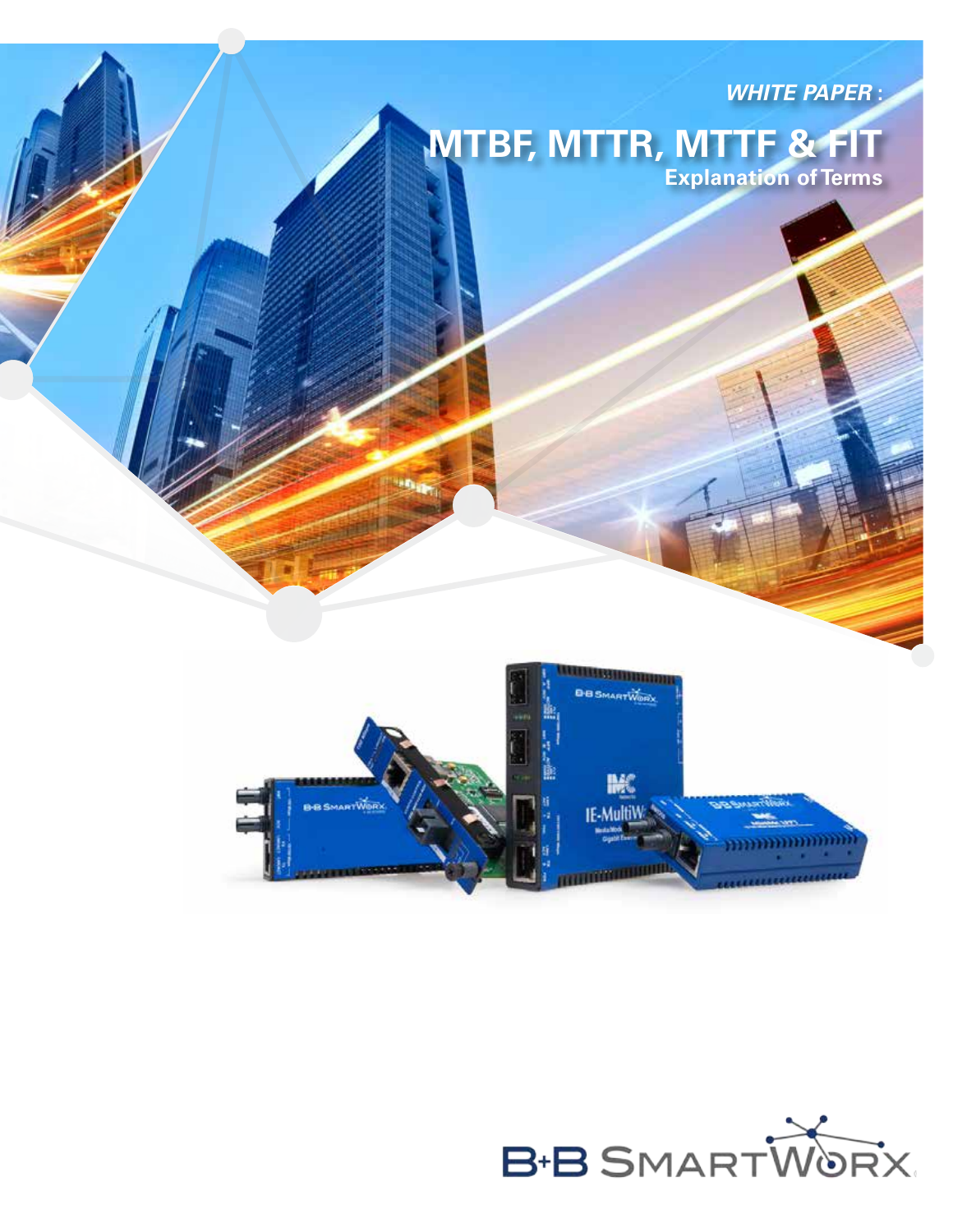## Explanation of Terms

Product purchasing decisions shouldn't be based on feature sets alone. You should also consider the product's life expectancy. Understanding the methods used to predict a product life cycle will help you make informed decisions.

Mean Time Between Failure (MTBF) is the number of failures per million hours for a product. This is the most common parameter used to predict a product's life span. Industries and integrators tend to pay close attention to MTBF, but consumers are often price driven. They may not realize that a product with a short lifespan really isn't much of a bargain.

MTBF data is not always readily available, but it's worth asking for the information. MTBF data should be a required line item in an RFQ (Request For Quote). If this data is not provided, a manufacturer's piece of equipment should be immediately disqualified.

Mean Time To Repair (MTTR) is the mean time needed to repair a failed hardware module. The actual installation time is only part of the story. The time required to acquire the new part is also a factor. Down time costs money.

Mean Time To Failure (MTTF) is a measure of reliability for non-repairable systems. It is the mean time expected until the piece of equipment fails and needs to be replaced. MTTF is a statistical value and is calculated as the mean over a long period of time and a large number of units. MTBF should be used in reference to repairable items, while MTTF should be used for non-repairable items. However, MTBF is commonly used for both repairable and non-repairable items.

Failure In Time (FIT) is another way of reporting MTBF. FIT reports the number of expected failures per one billion hours of operation for a device. This term is very important in the semiconductor industry, but is also used by component manufacturers. FIT can be quantified in a number of ways. Examples include 1000 devices for 1 million hours , 1 million devices for 1000 hours each, and other combinations. FIT and CL (Confidence Limits) are often provided together. In common usage, a claim to 95% confidence in something is normally taken as indicating virtual certainty. In statistics, a claim to 95% confidence simply means that the researcher has seen something occur that only happens one time in twenty, or less. For example, component manufacturers will take a small sampling of a component, test for x number of hours, and then determine if there were any failures in the test bed. The CL will be based on the number of failures that occur.

## Using MTBF Data

**4**

The MTBF is often calculated based on an algorithm that factors in all of a product's components to reach the sum life cycle in hours. This calculation assumes that the product was properly packaged when delivered, that it was installed correctly, and that the customer isn't doing anything to damage the product after it has been deployed. A product with an extremely high MTBF may not necessarily have an equally impressive service life, depending upon how it is being treated.

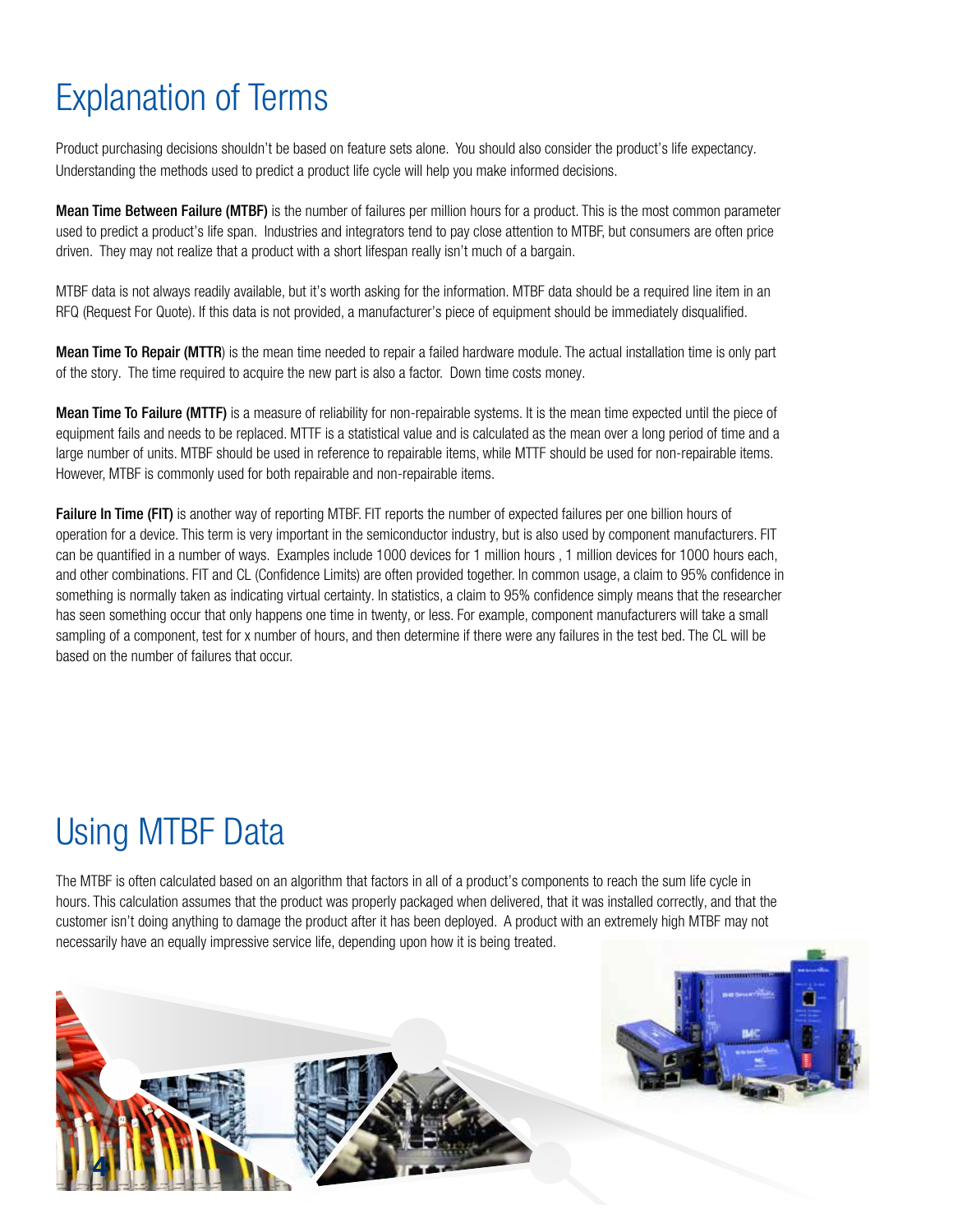MTBF is more than a simple formula. A person certified and educated in calculating MTBF must review the MTBF for every component, as well as other factors like operating temperature range and storage temperature range.

In addition to the MTBF calculation, quality assurance managers should track all reported field failures as well as the root causes. Combining all of this data should produce a more accurate prediction of a product's service life. Since this process takes time, calculating the MTBF and other predictions of reliability is an on-going process.

MTBF can be subject to change. For example, RoHS (Restriction of Hazardous Substances) was mandated by the European Community in 2006. If a released product is re-developed in order to meet RoHS compliance, the entire calculation has to be performed again. New, RoHS-compliant components may have a different life cycle than the parts that they replace.

ISO-9001 certification is an indication that the manufacturer has calculated the MTBF accurately. ISO certified companies have committed themselves to meet the goals of "continual improvement" and "zero defects". That means that a product will be rigorously tested in numerous ways, including submissions to outside labs for the appropriate certifications. The product is far more likely to be as flawless and as functional as advertised.

Reliability methods such as MTTR, MTTF and FIT apply to products or to specific components. However, MTBF remains the basic measure of a systems' reliability for most products. The true value of MTBF calculations is often debated, sometimes called irrelevant, and often misunderstood. But it is still a very useful tool when evaluating a product purchase. Always ask for an MTBF value, always find out how current that information is, and always find out what standards it is based upon. That will help you choose wisely, and to select the appropriate product for your application.

## Reliability Methods & Standards

Numerous prediction methods have been developed to determine reliability. The most common standards for media converters, for example, are the MIL-HDBK- 217F Notice 2 (Military Handbook published by the Department of Defense) and the **Bellcore TR332**, (Used by most commercial electronic product companies).

The MIL-HDBK- 217F Notice 2 predicts reliability with two methods: Parts Count Prediction (used to predict the

reliability of a product in its early development cycle) and Parts Stress Analysis Prediction (used later in the development cycle, as the product nears production).

Bellcore TR332 uses the MIL-HDBK- 217F Notice 2 as a starting point, but modifies (and simplifies) the models to better reflect Bellcore's field experience





Where FR is the failure rate of each comp